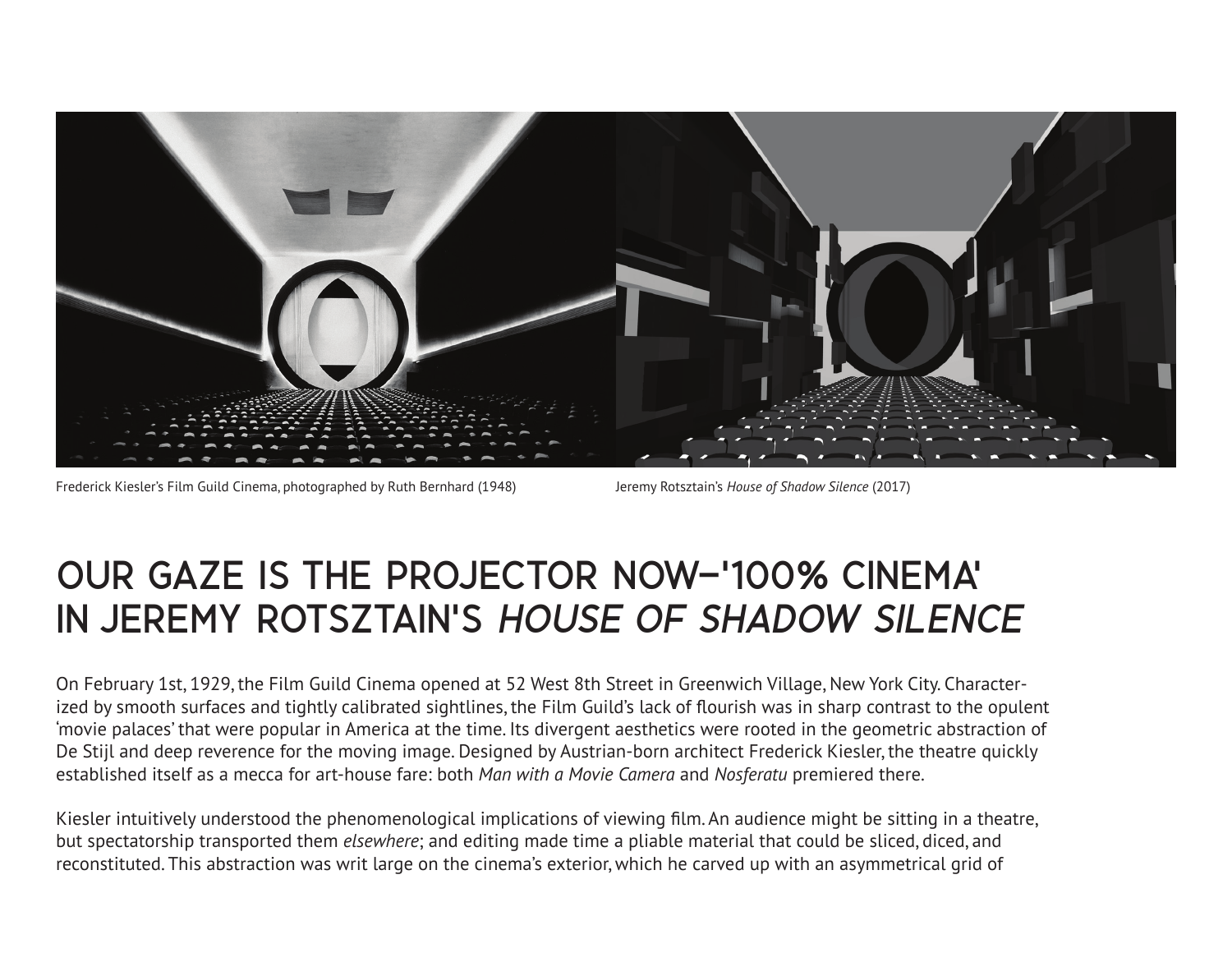extruded volumes. Inside, Kiesler devised a diaphragm shutter that expanded and contracted—the screen was resizable to the surface area and aspect ratio required. It wasn't just the screen that was operable, though; his cinema was three-dimensional. The auditorium housed multiple projectors, distributed throughout the space, so that everything became a projection surface. He had made film immersive, and named his surround system the 'screen-o-scope.'<sup>i</sup>

Painting every available square inch with flickering light, Kiesler boasted his auditorium was "the first 100% cinema." And it would have been, were it built to specification—due to budget cutbacks his intended design was never implemented. The knotted topology of *Endless House* (1924) earned Kiesler a place in twentieth century architecture lore, but his boundless cinema became, relatively speaking, a minor footnote.

This minor footnote is the subject of both exploration and extrapolation in Jeremy Rotsztain's *House of Shadow Silence*. Over the course of a six-minute virtual reality (VR) experience, the Canadian artist ushers viewers into a 3D reconstruction of the cinema, per Kiesler's original vision. If the experience ended there, Rotsztain's piece would be a polite homage, an architectural 'what-if?' But the artist does not simply use the Film Guild Cinema as a site; he rigs it up as a platform: *House of Shadow Silence* is an immersive meditation on the last 120 years of screen-based media.

We begin our experience seated in the middle of the theatre. The lights dim, the projector whirs. Expository intertitles describing the theatre's history appear onscreen. The curtain opens to a kinetic array of rectilinear forms whose constituent parts expand and contract—articulating new spatial rhythms.<sup>ii</sup> We levitate above our seats and float toward the front row. Animations appear on the side walls—the screen-o-scope lives—and the entire cinema fills with pulsating geometry.

We're drawn into the screen, in interstitial space, some new continuum. The illuminated picture plane recedes—is this a photon's eye-view of light in motion? We re-enter the theatre. Spotlights scan the walls; their hot, white beams delineate new edges within the animations. We breach the screen again—another new zone—and ascend upwards into a void filled with giant rectilinear volumes. Our gaze is the projector now—we are seeing machines. We return to the theatre. It flips orientation and we are pulled upwards, into the vacuum of the screen. We catch a glimpse of our fellow passengers on this journey, then pass through the projection booth windows and re-enter the theatre before beginning our final descent, landing back in our starting position.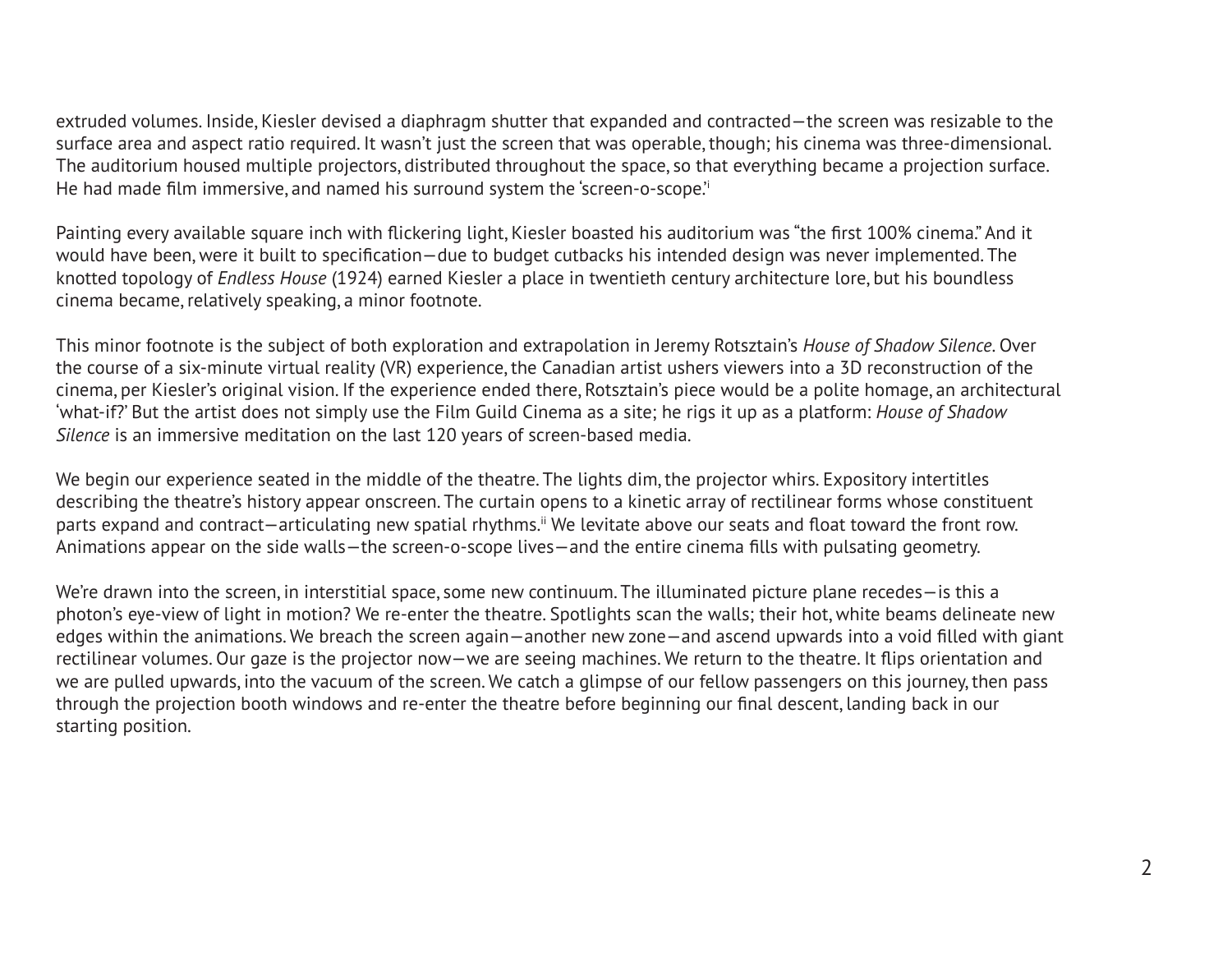

Still from *House of Shadow Silence* (ascending into the cinema) Still from *House of Shadow Silence* (rectilinear forms inside the void)

Soviet director Dziga Vertov believed film activated a 'Kino-Eye' that allowed audiences to observe and formulate new truths. Decades later, American video artist Nam June Paik offered a more mobile counter-assessment: "cinema isn't I see, it's I fly."iii *House of Shadow Silence* operates at this corporeal nexus; it displaces us so we can move beyond the screen, through space, and even into the light. It's as if Rotsztain got the keys to the avant-garde's geometric staging ground and invited us by for a quick tour. As viewers, we may be fixed to our plush chairs and a single vantage point, but our gaze is incisive—there is much to see beyond the architecture.

That Rotsztain would reconstitute an unbuilt cinema as an aesthetic playground is not surprising, considering the themes at play in his earlier works. In *Action Painting (Masculine Expressionism)* (2008–11), he also probed the legacy and conventions of Modernism and film; using the trappings of Hollywood popcorn movies as material—fistfights, car chases, explosions—he made a suture between those hyper-masculine choreographies and the over-sized, splattered, and valued canvases of Abstract Expressionism. His music video for the electronic musician COH, *BECHA-KPACHA* (2014) signalled mastery over the ecstatic ribbon